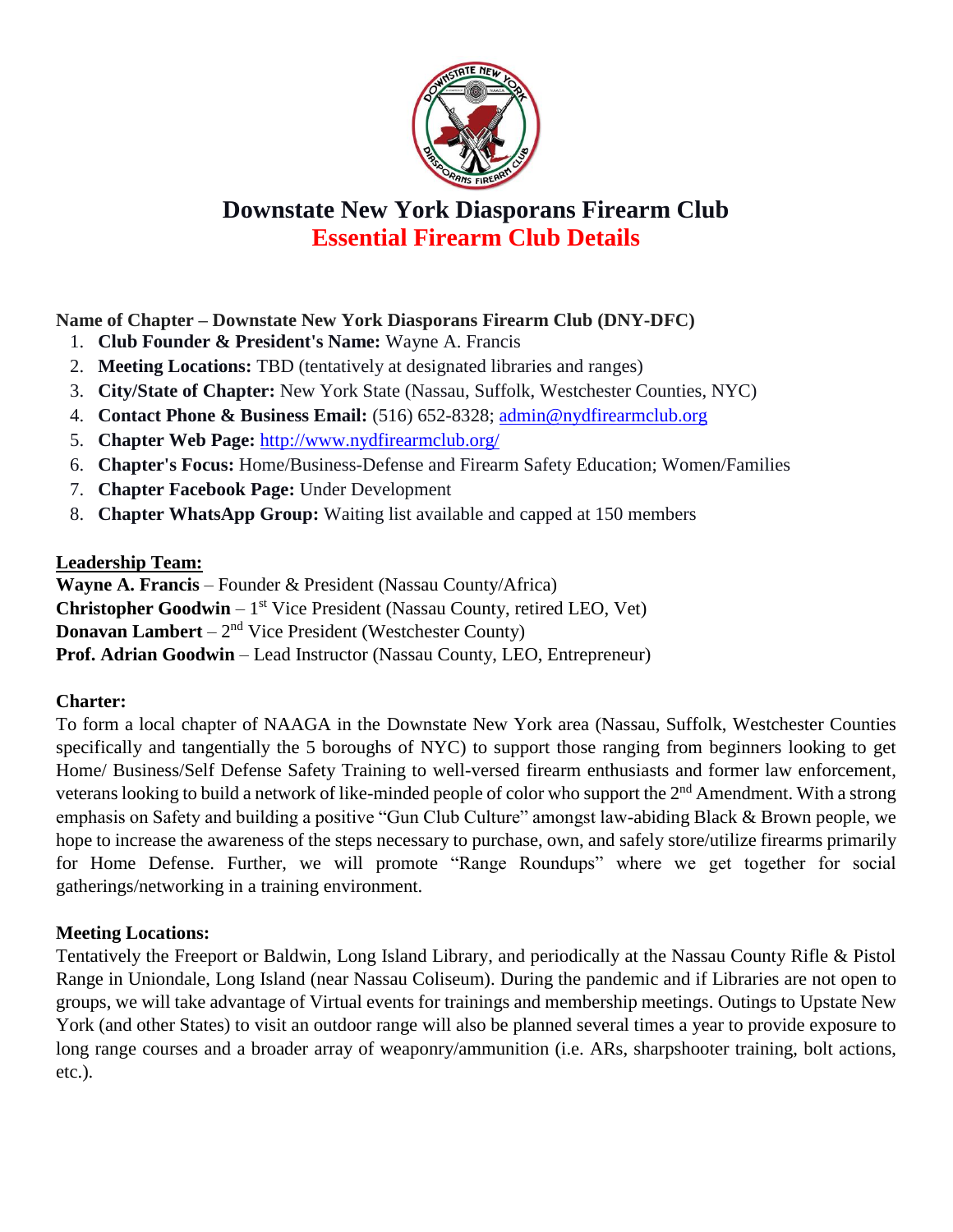

#### **Who is this for?**

**YOU!** Whether you've been thinking about gun-ownership for awhile or only started contemplating it since the post-civil unrest era in America this past summer, it's for you. Perhaps, like some of our members, you're a former law enforcement officer or a military veteran that enjoys being around other firearm enthusiasts like yourself, then it's for you. Maybe you just want to have something to give you an added peace of mind that you're not "defenseless" in the event that your home is ever invaded by an intruder, then it's for you also!

We've got an eclectic mix of individuals/professionals who want to be a part of a supportive community that fosters learning and development in the area of Firearms Safety and Ownership for the Black/Brown family and individuals. We're providing a forum for a diverse mix of professionals of color from various industries, an opportunity to network in a new way, within the broader "2nd Amendment culture" around us that other communities have been practicing for decades.

We seek to remain steadfast to build upon the foundation of the NAAGA Emergency Support Teams (NEST) initiatives nationwide, generate more comprehensive programs for Black/Brown women, and through our existence expand the footprint of NAAGA Chapters to empower more communities. While our membership primarily will operate within Downstate New York in the counties that authorize firearm ownership, we remain open and available to anyone in the New York area who is interested in our support and services. So even though those who reside in the five boroughs of NYC don't get to enjoy the same privileges (given the more restrictive laws on the books) that those of us who live in the outer Counties and Upstate do, we still welcome you to still participate and take advantage of the education and training that will permit you to still "get in the game" versus being on the outside looking in.

## **Requirements to Start the Process for Membership:**

- Paid annual membership dues to the National NAAGA HQ. (*Couples Membership recommended if you have a significant other, sibling, etc. for less than \$40 total*). Active membership status with NAAGA for 90 days. – **Interests are joining now!** (see website link at bottom of this document and send proof of registration/blue membership card to [admin@nydfirearmclub.org\)](mailto:admin@nydfirearmclub.org).
- Paid annual membership dues to the Local Chapter \$125 (includes membership toolkit, 2 mandatory firearm safety courses facilitated by G&G Security/DFC Speakers Bureau, bi-monthly/quarterly range visits, preparation for the NYS Department of Environmental Conservation's Hunter Education & Safety course, guidance for County/NYS/NYC permit and firearm acquisitions, access to ongoing trainings locally and nationally, urban firearm enthusiasts social media groups and more). – **Make Payable** to \$DiasporansFC on CashApp or [mrwaynefrancis@gmail.com](mailto:mrwaynefrancis@gmail.com) via Zelle or PayPal (*family & friend/trusted receiver option*).
- Familiarize oneself with the policies, procedures, culture, and mission of NAAGA. (see below)